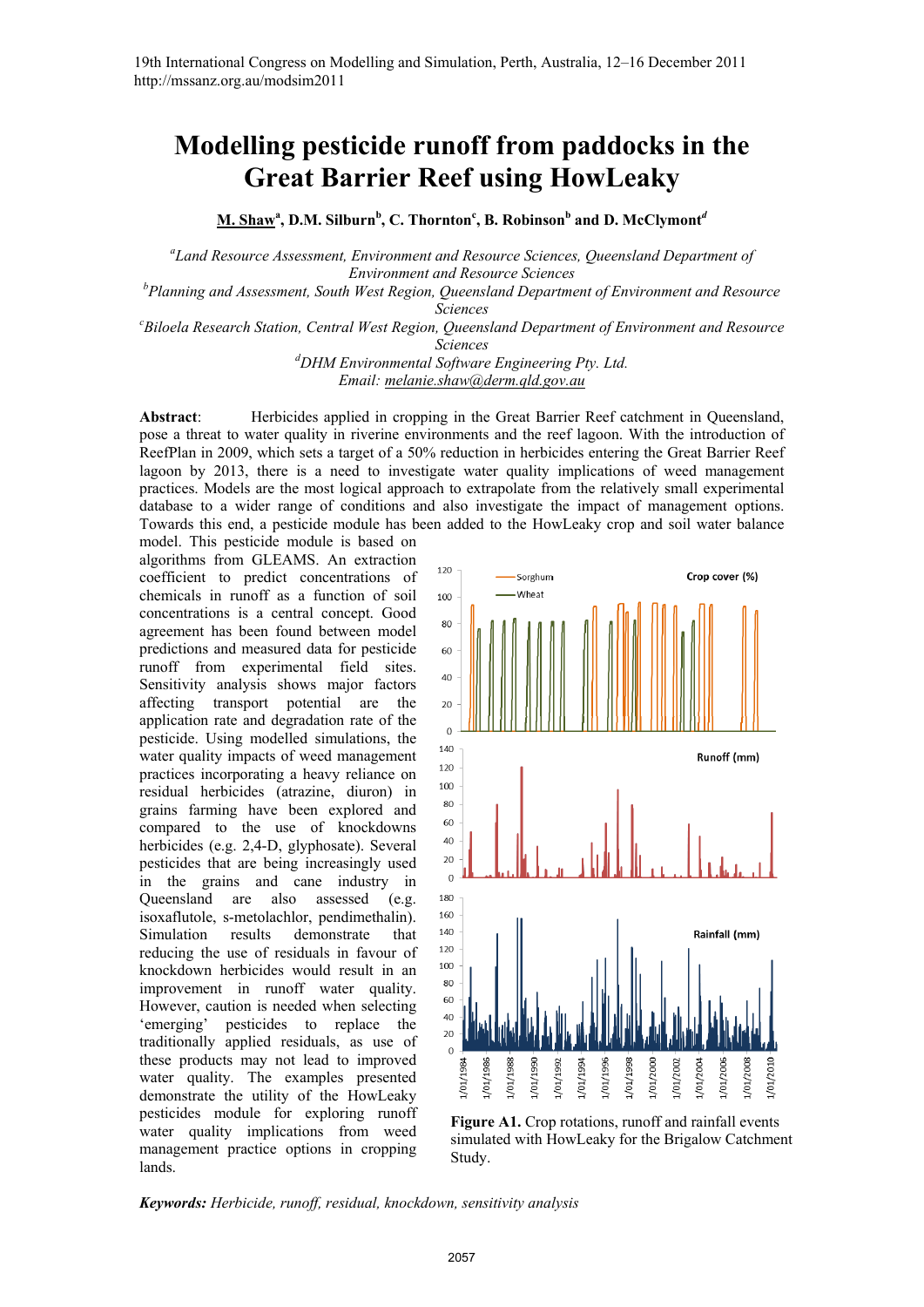## **1. INTRODUCTION**

Pollutants in runoff from agricultural land pose a threat to downstream aquatic ecosystems. In Australia, broadacre cropping in the catchment area of the World Heritage Listed Great Barrier Reef (GBR) has been linked to elevated loads of sediments, nutrients and pesticides entering the GBR lagoon (Lewis et al., 2009, Packett et al., 2009). Reef Plan (2009) sets a target of a 50% reduction in the loads of nutrients and herbicides by 2013 and a 20% reduction in sediments by 2020. More specifically, the plan calls for a reduction in the loads of herbicides that inhibit functioning of photosynthesis at photosystem II in plants (PSII herbicides).

An initiative designed to support Reef Plan provides incentives to landholders to adopt improved management practices designed to lead to improved water quality. Conservation/zero tillage farming is encouraged as a practice that will increase ground cover and thereby reduce runoff and soil erosion. However, in the absence of cultivation, herbicides are an important tool in effective weed control.

Under best management practice guidelines (e.g. NO DryTropics, 2009), reduced reliance on the use of 'residual' herbicides in favour of 'knockdown' herbicides is considered an improved farming practice. Residual herbicides are applied pre-emergence to prevent seeds germinating and/or emerging, and as such are required to persist for a period of time after application. Knockdown herbicides are used to kill emerged weeds and therefore generally have shorter half-lives than residual herbicides. Commonly applied residual herbicides are the PSII inhibiting compounds which are frequently detected in GBR waterways and in the GBR lagoon; atrazine, diuron, ametryn and hexazinone (Lewis et al., 2009, Shaw et al., 2010). The focus on reducing the use of these PSII herbicides has anecdotally led to increasing use of alternative residual herbicides, from here on referred to as 'emerging' herbicides. While this may be a positive outcome for water quality entering the Great Barrier Reef, it is an issue that requires further investigation.

Simulation models provide the opportunity to extend currently available observed data to investigate potential environmental impacts of land management scenarios. HowLeaky is a one dimensional model which simulates a soil water balance under crop growth and land management conditions at the paddock scale (Robinson et al., 2010). A pesticide module has been incorporated in HowLeaky which tracks dissipation of pesticides in the soil, crop stubble and vegetation and estimates pesticide concentrations in runoff partitioned between soluble and sediment bound phases (enhanced from Rattray et al., 2004). The predictive ability of this pesticides model, which is based on relatively simple assumptions and empirical evidence, requires testing against experimental data. Input parameters in many cases have to be derived from datasets generated for temperate regions or estimated, and have different levels of uncertainty. Therefore, it also becomes critical to know those parameters to which the final model output is most sensitive.

In this paper, we examine the predictive ability of the HowLeaky pesticide module against an experimental dataset from a cropped catchment in Queensland. A sensitivity analysis is conducted to determine the parameters of greatest importance in predicting pesticide soil concentrations and the loss in runoff, and the model is used to explore the relative water quality benefits of an increased reliance on knockdown or emerging herbicide products for weed control.

## **2. METHODS**

## **2.1 Model Description**

The HowLeaky water balance and crop growth models are based on PERFECT (Littleboy et al., 1992) and have been described elsewhere (Robinson et al., 2010). Equations implemented in the pesticides module have been adapted from CREAMS/GLEAMS (Leonard et al., 1987) and have been described by Rattray et al. (2004) with new processes added for pesticides on the crop canopy and residue pools. Adaptations to the model have been based on experimental work conducted in Australia (Silburn, 2003). Algorithms implemented to describe major transport processes and pathways are shown in Table 1. HowLeaky Version 5.35.03 beta has been used in the current study.

## **2.2 Experimental runoff data**

HowLeaky model scenarios were constructed to simulate an experimental data set from a cropping study site in the Fitzroy River Basin of Central Queensland; the Brigalow Catchment Study (Cowie et al., 2007). Selected soil properties of the Black Vertosol at this site are presented in Table 2. Surface soil (25mm) has a measured pH of 6.86, organic carbon content of 1.08% and a clay fraction of 35%. The site experiences a semi-arid to subtropical climate with a summer-dominated rainfall pattern.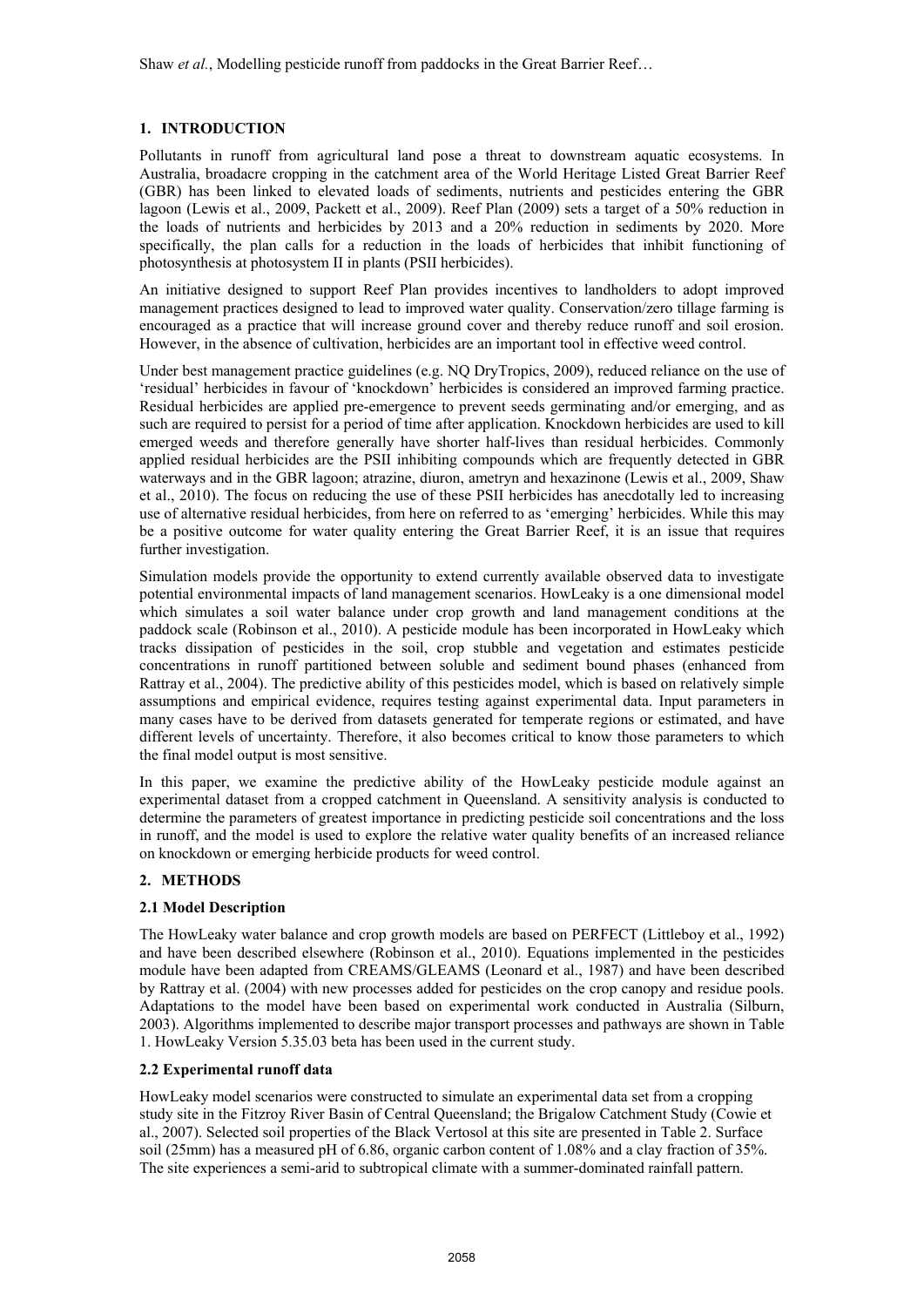| <b>Model component</b>                        | <b>Equation</b>                                                                                                                                                                                                                                                                                                                                                                                       | <b>Comments</b>                                                                                                                                                                                                                                                                           |
|-----------------------------------------------|-------------------------------------------------------------------------------------------------------------------------------------------------------------------------------------------------------------------------------------------------------------------------------------------------------------------------------------------------------------------------------------------------------|-------------------------------------------------------------------------------------------------------------------------------------------------------------------------------------------------------------------------------------------------------------------------------------------|
| Pesticide application                         | $M_{0Crop} = P_C.P_R.P_E.S_B.C_{Crop}$<br>$M_{0.5tubble} = P_C.P_R.P_E.S_B.C_{Stubble}$<br>$M_{0.50i} = P_{C} P_{R} P_{E} S_{B} - (M_{0.050} + M_{0.504} + M_{0.504} + M_{0.504} + M_{0.504} + M_{0.504} + M_{0.504} + M_{0.504} + M_{0.504} + M_{0.504} + M_{0.504} + M_{0.504} + M_{0.504} + M_{0.504} + M_{0.504} + M_{0.504} + M_{0.504} + M_{0.504} + M_{0.504} + M_{0.504} + M_{0.504} + M_{0.$ | The mass of pesticide applied is calculated as a<br>function of product concentration $(P_C)$ , product rate<br>$(P_R)$ , product efficiency $(P_F)$ and banding rate $(S_B)$ .<br>Applied pesticides are distributed between crop,<br>stubble and the soil surface based on % cover (C). |
| Wash off from<br>crop/stubble to soil         | $Washoff = M_{i}.f_{cw}$                                                                                                                                                                                                                                                                                                                                                                              | Wash off may occur once after an application and is<br>triggered by 5mm/day rainfall. The amount washed<br>off is determined by the wash off coefficient $(f_{\text{cw}})$<br>and is added to the soil residues.                                                                          |
| Temperature dependant<br>half life            | $\frac{E_a}{I_{1/2}} = t_{1/2~Exp} e^{\frac{E_a}{R} \left( \frac{1}{T_t} - \frac{1}{T_{Exp}} \right)}$<br>$M_t = M_0 e^{kt}$                                                                                                                                                                                                                                                                          | The half-life $(t_{1/2})$ is re-calculated daily based on the<br>average air temperature (T) and a reference half-life<br>$(t_{1/2 \text{ Fxn}})$ at a known temp $(T_{\text{Exn}})$ assuming an<br>Arrhenius relationship (Walker et al., 1997).                                         |
| Degradation                                   |                                                                                                                                                                                                                                                                                                                                                                                                       | Pesticide mass $(Mt)$ is calculated daily (t) for each<br>compartment assuming a first order degradation rate<br>constant (k), where $t_{1/2} = \ln_e(2)/k$ .                                                                                                                             |
| Soil concentration after<br>leaching          | $C_{av} = C_{Soi}e^{\left(-\frac{\inf{iltration}}{ML(Kd.BD + porosity)}\right)}$                                                                                                                                                                                                                                                                                                                      | Soil concentration available for loss in runoff $(C_{av})$ is<br>calculated after leaching losses. Leaching is a<br>function of infiltration, mixing layer depth (ML),<br>partition coefficient (Kd), bulk density (BD) and<br>porosity.                                                  |
| Concentration in soluble<br>and sorbed runoff | $C_{\text{Water}} = \frac{C_{\text{av}}\beta}{1 + Kd \cdot \beta}$<br>$C_{\text{Sed}} = \frac{C_{\text{av}}Kd \cdot \beta}{1 + Kd \cdot \beta}$                                                                                                                                                                                                                                                       | An extraction coefficient (B) is used to calculate the<br>fraction of pesticide lost in runoff. This concept is<br>based on empirical evidence that the fraction<br>extracted is constant regardless of pesticide                                                                         |
|                                               |                                                                                                                                                                                                                                                                                                                                                                                                       | properties (Silburn, 2003). A partition coefficient<br>(Kd) is used to determine the fraction of pesticide in<br>soluble runoff $(C_{\text{Water}})$ vs sorbed runoff $(C_{\text{Sed}})$ .                                                                                                |
| Total loss in runoff                          | $Load = C_{Water}$ . $R + C_{Sed}$ . $E$                                                                                                                                                                                                                                                                                                                                                              | The total mass of pesticide lost in runoff is<br>calculated as $C_{water}$ by the runoff volume (R) and $C_{Sed}$<br>by the sediment lost $(E)$ .                                                                                                                                         |

**Table 1.** Pesticide module components in HowLeaky

Rainfall averages 697 mm/yr (246-1460 mm) while evaporation averages 2100 mm/year. Wheat and sorghum have been planted on an opportunistic basis since 1995, whenever soil water and planting rains permitted. Fallows have been maintained by reduced-tillage and later zero-tillage. Herbicides have been applied since 1989 and products used include atrazine, fluroxypyr, glyphosate and 2,4-D.

|                                      | Laver1 | <b>Laver2</b> | <b>Laver3</b> | <b>Laver4</b> | Laver5 |
|--------------------------------------|--------|---------------|---------------|---------------|--------|
| Bottom of layer (mm)                 | 100    | 400           | 800           | 1200          | 2000   |
| Wilting Point $(\% )$                | 16     | 16            | 22            | 25            | 29     |
| Field Capacity (%)                   | 34     | 37            | 35            | 33            | 35     |
| Saturation $(\%)$                    | 54     | 40            | 37            | 37            | 39     |
| Bulk density ( $g \text{ cm}^{-3}$ ) |        | 58            |               |               |        |

**Table 2.** Modelled soil parameters for the Brigalow Catchment Study.

Runoff volumes and water quality samples have been collected from the site using a 1.2m HL flume fitted with a stage height recorder. Water quality has been monitored using

discreet grab samples collected across the hydrograph as rising stage samples. Since 2000, these samples have been collected by an automated sampler. Runoff water has been analysed for each of the pesticide active ingredients for runoff events from 2002. For the purpose of this study we simulated the crop rotations from 1984 to 2010 and calibrated the model by minimizing the differences between measured and predicted surface water runoff and surface cover estimates.

### **2.3 Sensitivity analysis**

Bulk density  $(g \text{ cm}^{-3})$ 

Runoff loads of pesticides at the edge of a field and residual mass in the soil mixing layer (top 25mm) were compared to determine sensitivities of input parameters. The sensitivity index (S*i*) for a parameter or variable has been defined after Ma et al. (2004) as:

$$
S_i = \left(\frac{P_i - P_i^b}{P_i^b}\right) 100\tag{1}
$$

where  $P_i$  is the prediction with varying parameter i and  $P_i^b$  is the same prediction with the corresponding base value. It should be noted that the magnitude  $S_i$  is not influenced by the units of the parameters. Inputs for the analysis are given in Table 3.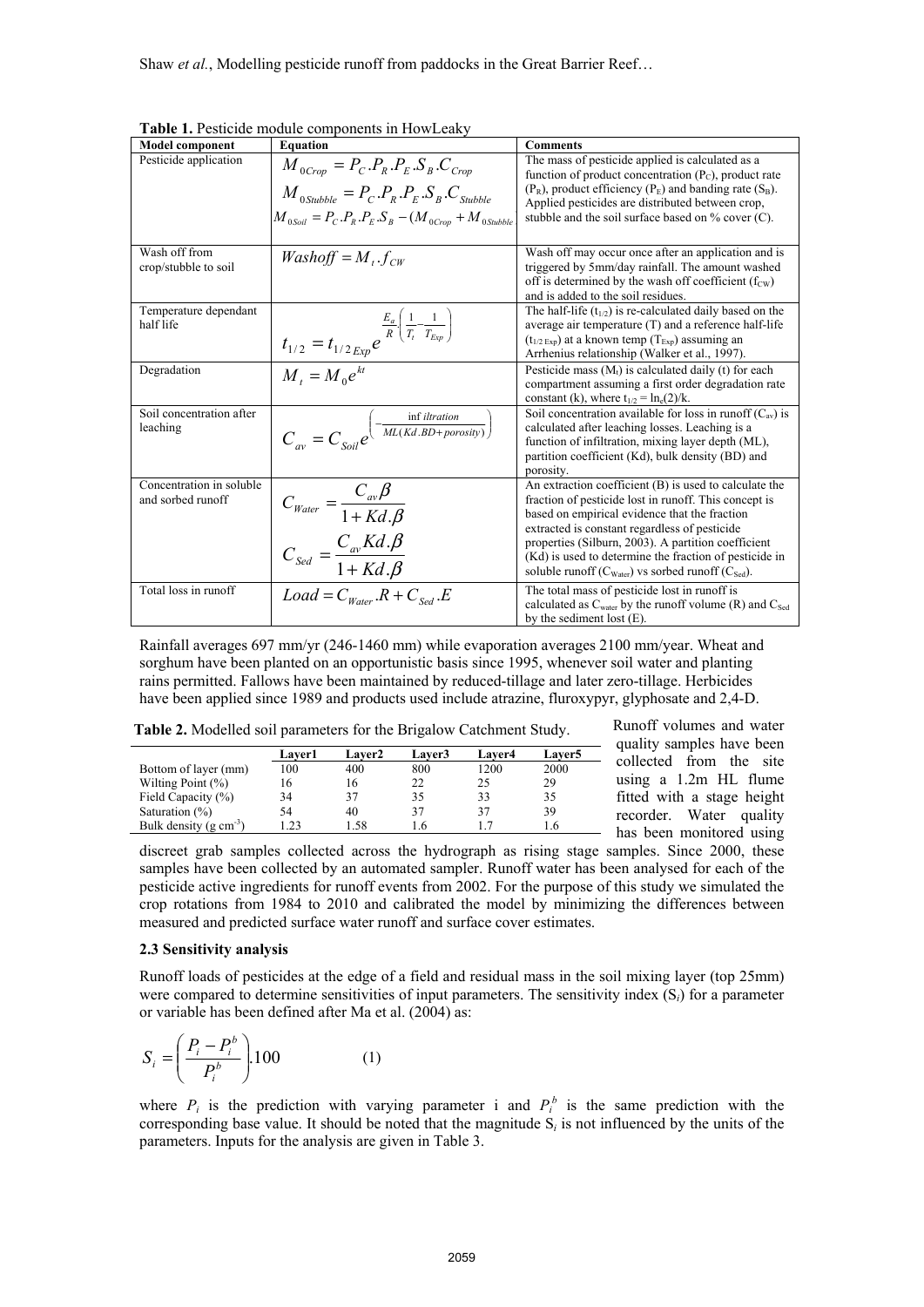#### **2.4 Herbicide product comparison**

Using the Brigalow Catchment study model scenarios, a comparison was made of the potential offsite losses of a range of herbicide products; PSII residuals (atrazine and diuron), knockdowns (2,4-D and glyphosate) and emerging herbicides (s-metolachlor, isoxaflutole and pendimethalin). Pesticide properties used to simulate the total loss of pesticides from a paddock are shown in Table 3.

A simulation was constructed with applications of each product tank mixed at label rates, to compare the impact of physical properties on runoff losses (recognising that these products are not all registered for use on wheat or sorghum). Applications were not banded for any of the products and the application efficiency was assumed to be 100%. Simulation of a weed management strategy focusing on knockdowns and substituting s-metolachlor for heavy reliance on the PSII residual atrazine was also investigated.

#### **Table 3.** Selected properties of tested herbicides.

|                                                                                                                     | Residuals |        |         | Knockdowns |              | Emerging      |               |  |  |
|---------------------------------------------------------------------------------------------------------------------|-----------|--------|---------|------------|--------------|---------------|---------------|--|--|
|                                                                                                                     | Atrazine  | Diuron | $2.4-D$ | Glyphosate | Isoxaflutole | Pendimethalin | S Metolachlor |  |  |
|                                                                                                                     |           |        |         |            | (Balance)    | (Stomp)       | (Dual Gold)   |  |  |
| Veg Ref $\frac{1}{2}$ life (days) <sup>a</sup>                                                                      | 14.5      | 30     |         |            | 0.65         | 30            | 10.5          |  |  |
| Soil Ref $\frac{1}{2}$ life (days) <sup>a</sup>                                                                     | 29        | 89     | 10      | 12         | 1.3          | 90            | 21            |  |  |
| DAE $(J \text{ mol}^{-1})^b$                                                                                        | 54900     | 20400  | 65400   | 65400      | 65400        | 90900         | 65400         |  |  |
| Sorption coeff <sup>a</sup>                                                                                         |           | 12     | 0.6     | 234        | 1.2          | 170           | 2.2           |  |  |
| Wash off coeff <sup>c</sup>                                                                                         | 0.45      | 0.45   | 0.45    | 0.6        | $0.5*$       | 0.4           | 0.6           |  |  |
| Extraction coeff <sup>d</sup>                                                                                       | 0.2       | 0.2    | 0.2     | 0.2        | 0.2          | 0.2           | 0.2           |  |  |
| Rate (L or $\text{Kg/ha}$ ) <sup>e</sup>                                                                            |           | 1.1    | 1.7     |            | 0.1          | 2.2           | 1.5           |  |  |
| <sup>a</sup> Pesticides properties database (Footprint, PPDB), vegetation half-life derived from the soil half-life |           |        |         |            |              |               |               |  |  |

using rules from SWAT.

<sup>b</sup> Degradation Activation Energy, values from Walker et al., (1997), EFSA (2007), or default of 65400J  $mol<sup>-1</sup>$  if no compound specific estimates available.

 SWAT pesticides properties database. \*Estimated from relationship between solubility and available wash off coefficients.

 $d$  Silburn (2003).

e Label rates for grains crops, i.e. wheat, sorghum or chickpeas.

## **3. RESULTS AND DISCUSSION**

#### **3.1 Predicting runoff and herbicide loss for an experimental site**

Simulated crop rotations and rainfall and runoff events are presented in the Appendix (Figure A1). Modelled soil concentrations of atrazine and the predicted and measured runoff concentrations are shown in Figure 1. Following some adjustment of parameters to fit measured data, there was good agreement between predicted and measured daily runoff (mm)  $(R^2=0.76)$ . Predicted runoff concentrations and loads for all events with a measured herbicide concentration (including atrazine, glyphosate, fluroxypyr and 2,4-D) were well correlated with the measured data  $(R^2=0.8, R^2=0.92$  respectively). Inspection of Figure 1 shows that while most events with a measured value were well predicted, there were two events where the measured values were more than two times greater than the predicted values. Predicted runoff on these days was also double the



**Figure 1.** Measured versus predicted atrazine runoff ( $\mu$ g L<sup>-</sup> <sup>1</sup>) from the Brigalow Catchment Study above and modelled soil concentration for atrazine below. Measurements began in 2002.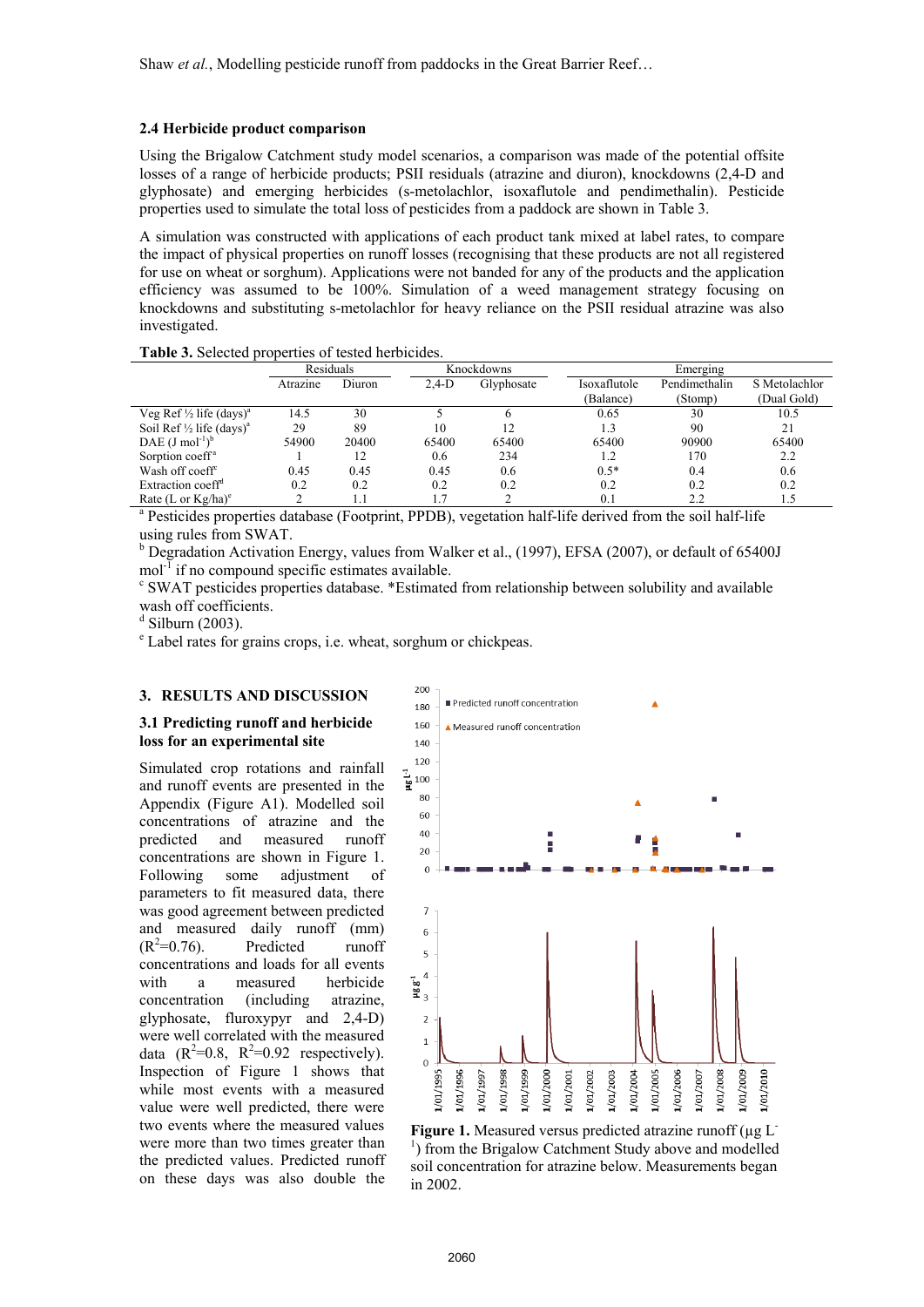measured runoff, indicating that the pesticide mass transported was diluted in the simulation. While runoff was generally well predicted, on a particular day it may not be predicted accurately. Overall, HowLeaky appeared to provide a good representation of the measured data from the Brigalow Catchment Study.

## **3.2 Sensitivity analysis**

The results of the sensitivity of predicted soil surface concentrations and the total loss in runoff (loads) for the herbicide atrazine are summarised in Table 4. Similar results were observed for other herbicides investigated. Parameters that resulted in a greater than 20% variance in the model output when the value was varied by 25% are marked in bold. As was expected, the half-life of the herbicide had the greatest influence on the loss of atrazine in runoff. This highlights the importance of experimental data to derive locally relevant half-life values on Australian soils in tropical climates. Half-life on the crop and stubble had only a minimal influence on the model outputs. Wash off from the crop and stubble to the soil only occurs once after an application event and only on a day with >5mm rainfall. Further, extraction of pesticides into runoff only occurs from the soil and pesticides do not move from the stubble directly into runoff. These assumptions require further investigation, but explain the low sensitivity of the model to half-life on the crop and stubble.

The total loss in runoff was moderately sensitive to the extraction coefficient, and less sensitive to the sorption coefficient. The extraction coefficient in this model is used to determine the total fraction of available pesticide in the soil that is transported by runoff and then the partition coefficient defines the fraction of this total that is sorbed to sediment. Soil concentration estimates were not sensitive to either of these parameters. The relatively high sensitivities of pesticide application parameters, banded spray % and application efficiency %, for predictions of atrazine soil surface concentrations and loss in runoff suggest that accurate predictions of pesticide fate depend on information on how they are applied as well as physical chemical properties. These factors are important in calculation of the starting pesticide soil concentrations. However, other factors that also directly affect the calculation of soil concentration, bulk density and mixing layer thickness, impacted soil concentrations to a greater extent than loss in runoff.

| Parameter                     | <b>Base</b> | Variation (% of | $S_i$ -Soil surface | $S_i$ -Total loss |
|-------------------------------|-------------|-----------------|---------------------|-------------------|
|                               | value       | base value)     | concentration       | in runoff         |
| <b>PhysChem properties</b>    |             |                 |                     |                   |
| Half-life (soil)              | 29          | $+25$           | 22                  | 119               |
|                               |             | $-25$           | $-22$               | $-72$             |
| Half-life (vegetation)        | 14.5        | $+25$           | 1.9                 | 5.1               |
|                               |             | $-25$           | $-2.3$              | $-5.5$            |
| <b>DAE</b>                    | 54900       | $+25$           | 8.8                 | 3                 |
|                               |             | $-25$           | $-9.2$              | $-5$              |
| Sorption coefficient (Kd)     | 1           | $+25$           | 0.1                 | 19                |
|                               |             | $-25$           | $-0.1$              | $-21$             |
| <b>Extraction</b> coefficient | 0.2         | $+25$           | $-0.005$            | 24                |
|                               |             | $-25$           | 0.005               | $-24$             |
| Foliar wash off fraction      | 0.45        | $+25$           | $-0.12$             | $-0.19$           |
|                               |             | $-25$           | $-1.9$              | $-3.3$            |
| <b>Application parameters</b> |             |                 |                     |                   |
| Banded spray $(\% )$          | 50          | $+25$           | 25                  | 25                |
|                               |             | $-25$           | $-25$               | $-25$             |
| Application efficiency        | 50          | $+25$           | 25                  | 25                |
|                               |             | $-25$           | $-25$               | $-25$             |
| Other                         |             |                 |                     |                   |
| Mixing layer thickness        | 25          | $+25$           | $-19$               | 1.9               |
|                               |             | $-25$           | 39                  | -12               |
| Soil bulk density             | 1.3         | $+25$           | $-21$               | -11               |
|                               |             | $-25$           | 30                  | 14                |

| <b>Table 4.</b> Sensitivity analysis parameters and results for atrazine. $S_i$ (Eqn 1) – % change in response. |  |  |  |  |  |  |
|-----------------------------------------------------------------------------------------------------------------|--|--|--|--|--|--|
|-----------------------------------------------------------------------------------------------------------------|--|--|--|--|--|--|

#### **3.3 Herbicide product comparison**

Figure 2 shows average daily runoff concentrations ( $\mu$ g L<sup>-1</sup>) for the residual, knockdown and emerging herbicides across the 26 year simulation period. In this scenario, all pesticides were applied on the same days at label rates. While this is unrealistic, the scenario allows for a comparison of the influence of the physical chemical properties of a product on transport in runoff. Concentrations in runoff of the knockdown products were notably lower than for the residual herbicides. The average daily 2,4-D concentrations were more than 100 times lower than for diuron. Similarly, runoff concentrations of the emerging herbicide isoxaflutole were more than 500 times lower than for diuron and atrazine.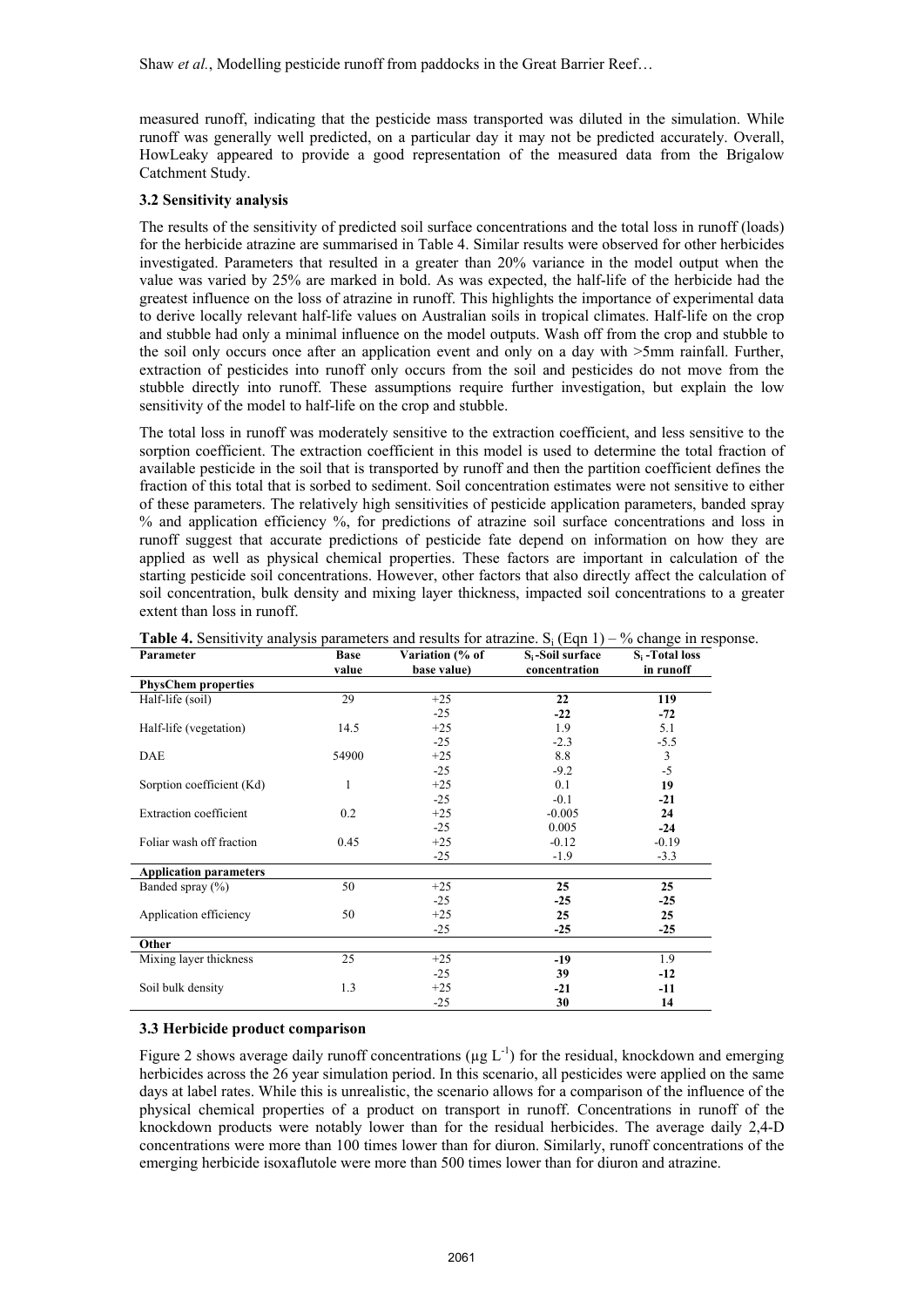Applications of s-metolachlor and pendimethalin resulted in average runoff concentrations higher than observed for atrazine, but still lower than for diuron. S-metolachlor and pendimethalin are both relatively toxic to aquatic plants and other aquatic organisms, although they are not PSII inhibitors. These predictions are consistent with the sensitivity of the model to soil half-life values, as both smetolachlor and pendimethalin have longer reported half-lives than atrazine. An important factor in accurately simulating the fate of these and other emerging herbicides will be availability of fate data for these less studied compounds.

In a more realistic scenario, with herbicides applied as per common practice in central Queensland grains cropping (Strahan et al., 2009), the shift from heavy reliance on atrazine to knockdowns and the use of s-metolachlor was simulated. The load of atrazine transported off the field over the 26 year simulation was reduced more than four times under the improved management; however, the total loss of s-metolachlor for this scenario was similar to that for atrazine. Therefore, there was an overall reduction of approximately 50% of the offsite transport of residual herbicides. Offsite transport of knockdown products did not increase under the simulations which included improved tillage practices.



**Figure 2.** Simulated mean annual runoff loads for 2 residual (dark blue), 2 knockdown (red) and 3 'emerging' herbicide products (light blue).

Here we have considered the offsite transport potential under straightforward application scenarios, a complete assessment of the benefits of increased use of knockdown herbicides over residuals would need to account for the potential for more frequent applications to be required and the environmental costs associated with responding to rather than preventing weed growth. In addition to product substitutions, management options for reducing pesticide loss in runoff, including reduced application rates, banded applications and timing applications relative to rainfall events have not been explored here but should be considered in future model scenarios.

## **4. CONCLUSIONS**

The HowLeaky pesticide model predicted herbicide loss in runoff reasonably well at a site where an extensive experimentally derived parameter set was available. Predicted losses in runoff were most sensitive to the input of a reference half-life, which highlights the importance of locally derived dissipation data for tropical regions and Australian soils. Inputs for application rates and methods were also found to be important model parameters for predicting loss in runoff.

Simulation of a shift away from reliance on residual herbicides towards greater usage of knockdown products indicates that these practices will lead to an improvement in runoff water quality. This is particularly true when the lower toxicity of the knockdown products is taken into account (ANZECC/ARMCANZ, 2000). However, it is clear that there is a need for further investigation into the water quality implications of increasing usage of alternative residual herbicides such as smetolachlor and pendimethalin. A shift to these products over the traditional residual products such as atrazine and diuron will not necessarily be better for the health and resilience of downstream ecosystems. The current study represents a simplistic investigation of this issue; however, it demonstrates the utility of the HowLeaky simulation model.